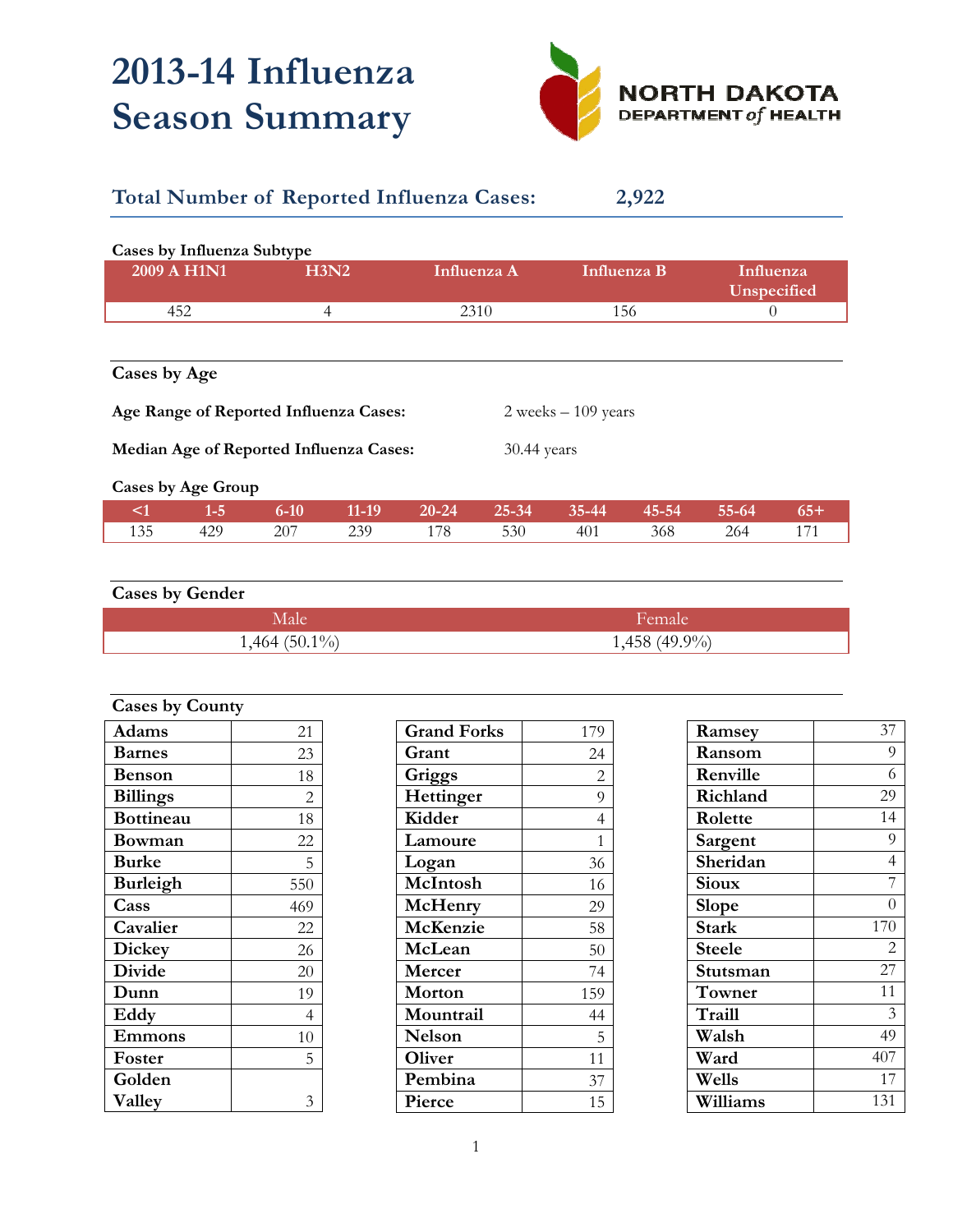



Both the 2012-13 and 2013-14 seasons had similar early timing, peaking the last week in December (2012-13) and the first week in January (2013-14). Historically, influenza in North Dakota has peaked in late January to March. The total number of cases reported for 2012-13 was almost double the number of cases for 2013-14. With 2,922 cases, the 2013-14 season was more on par with North Dakota's seasonal average, of about 2,800 cases. During the 2013-14 influenza season, influenza cases were identified by influenza laboratory testing methods, including viral culture, DFA, IFA, PCR and rapid testing. A majority of cases typed through PCR came back positive as the 2009 influenza A H1N1 pandemic strain (2009 A H1N1). This is the first season since the 2009-10 pandemic year that this strain has predominated. Less than 1 percent of PCR cases tested positive for influenza A H3, the predominant strain for 2012-13. North Dakota also saw 156 cases of influenza B reported this past season, a significant decrease from the previous season when 1,584 cases of influenza B were reported.

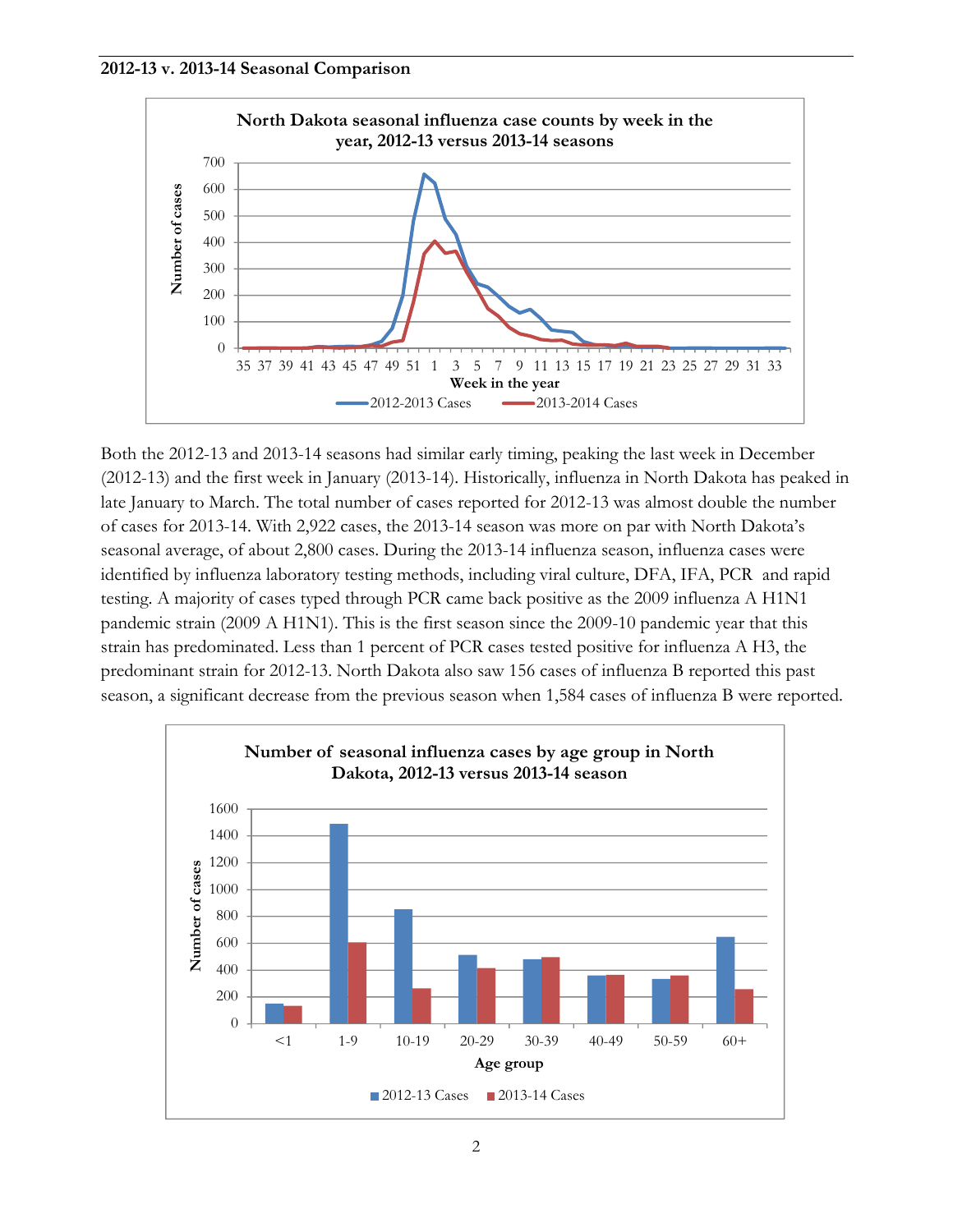During the 2013-14 influenza season, the largest number of positive cases was reported in the 1-9 year age group (608 for 2013-14). Around 25 percent of the positive cases were in children younger than 10.



The age distribution of cases for 2013-14 is different than 2012-13 in that a larger proportion of cases were seen in working-age adults (20-59). This is likely due to the difference in predominant strains for the two seasons; the 2009 A H1N1 strain appears to disproportionately affect working-age adults. Alternately, seasons when A H3 is the predominant strain (such as 2012-13) a higher proportion of severe cases are reported in the elderly population. This is illustrated in the distribution of deaths for the last two seasons, with 2013-14 data including three deaths in adults under 60. However, it is important to note that both influenza A strains do cause significant illness in every age category.

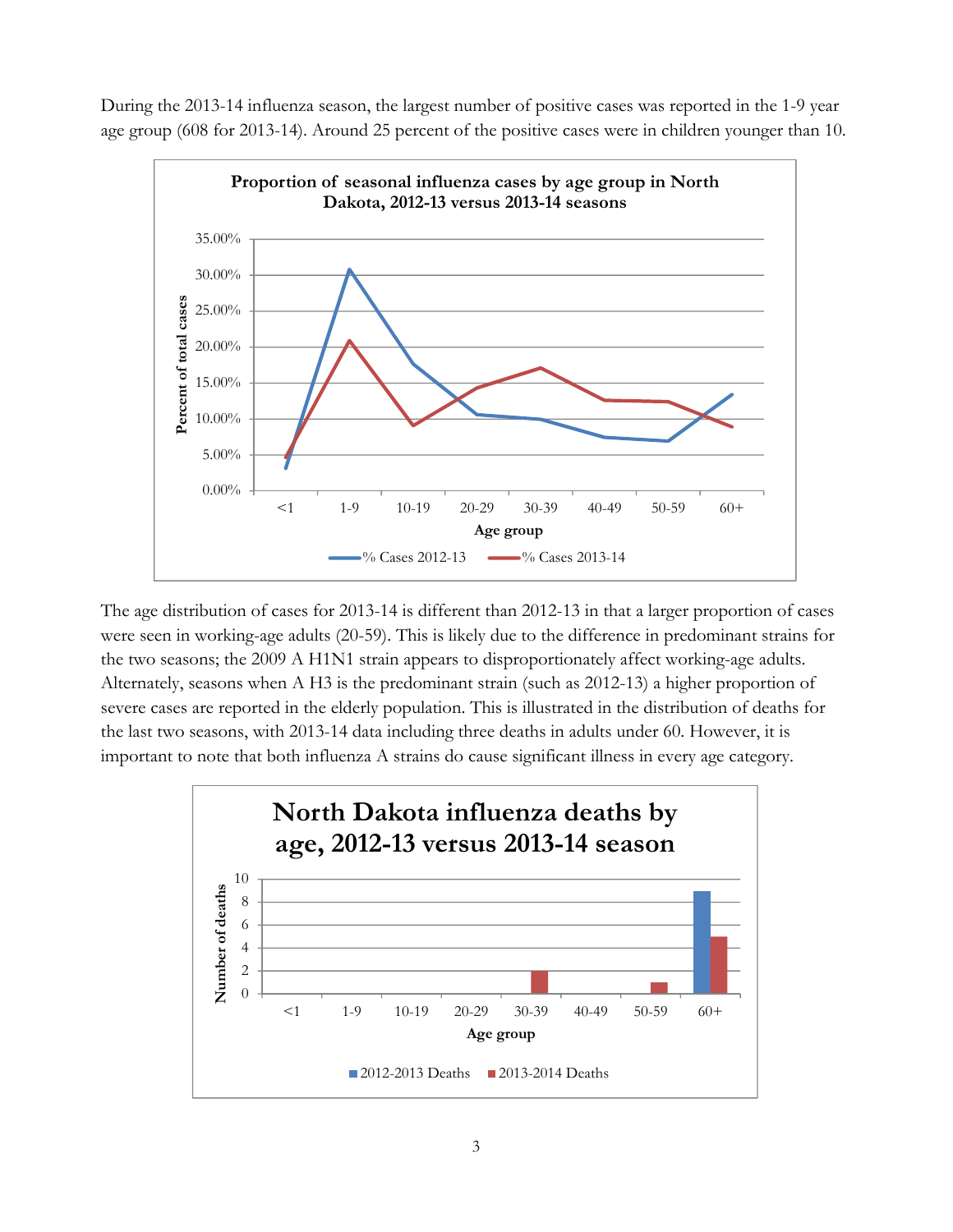## **Laboratory Influenza & RSV Testing**



Twenty-seven selected sentinel laboratories throughout the state submit influenza testing data to the North Dakota Department of Health (NDDoH). Positive laboratory tests reported from these 27 laboratories peaked during the week of December 22, 2013, with 28 percent of all tests run testing positive for influenza. When percent positivity is higher, rapid results for influenza can be considered more reliable.



Seventeen selected sentinel laboratories throughout the state submit respiratory syncytial virus (RSV) testing data to the NDDoH. Positive laboratory tests for RSV from these 17 laboratories peaked during the week of March 16, 2014, with 30 percent of all tests run testing positive. RSV is not a reportable disease in North Dakota, although this surveillance allows us to generally track each RSV season.